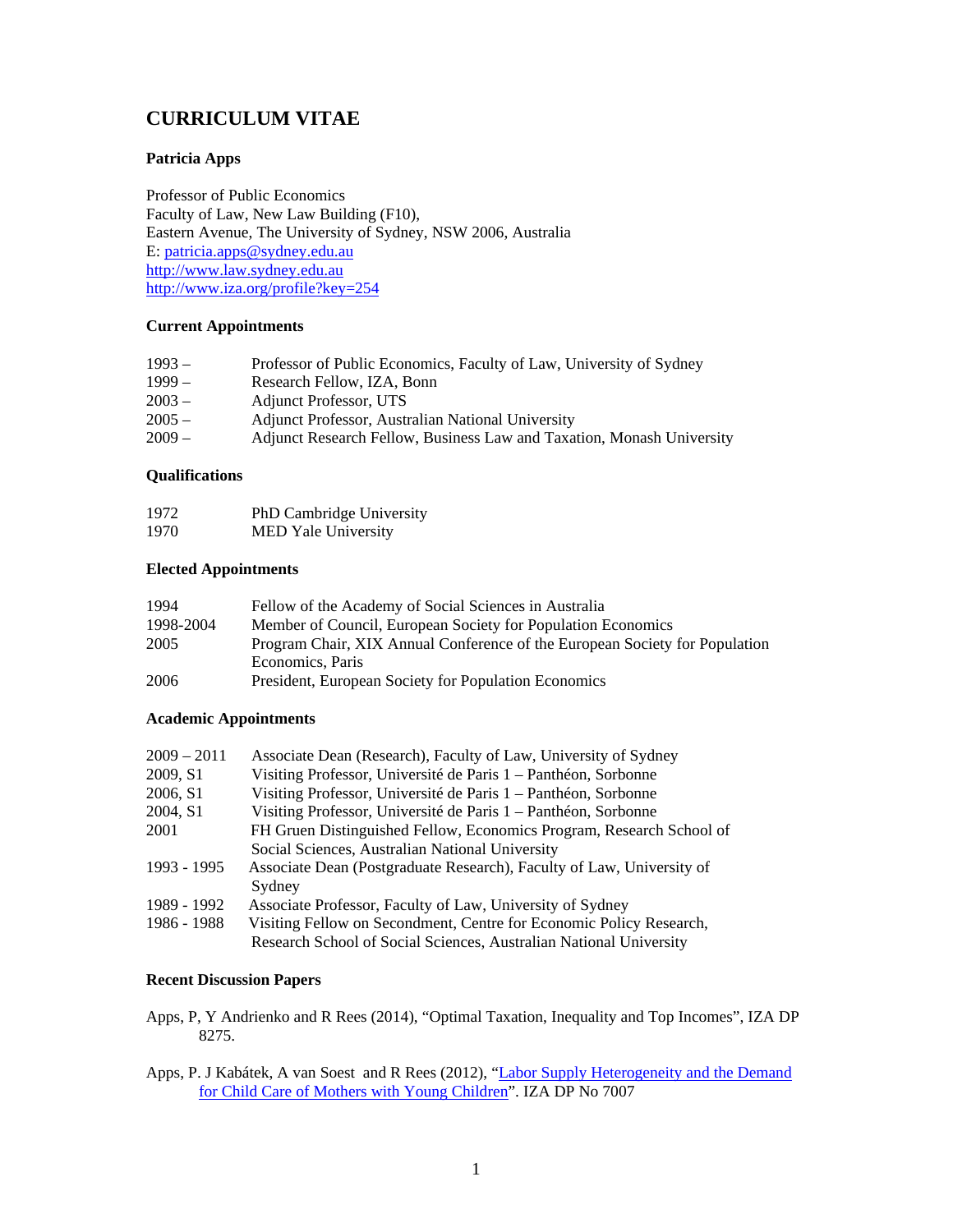- Apps, P and R Rees (2012), "Optimal Taxation, Child Care and Models of the Household", IZA DP No 6823.
- Apps, P and R Rees (2012), "Capital Income Taxation and the Mirrlees Review", Oxford Sydney Conference, 30-31 March, Faculty of Law, IZA DP No 6615.

## **Publications**

#### *Books*

- 2009 "*Public Economics and the Household"* (with R Rees), Cambridge University Press, Cambridge (290pp, hardback and paperback).
- 1981 *"A Theory of Inequality and Taxation"*, Cambridge University Press, Cambridge.

#### *Refereed Articles since 1996*

- 2014 "Optimal Piecewise Linear Income Taxation" (with NV Long and R Rees), *Journal of Public Economic Theory*, 16 (4), 523-545. IZA DP 6007.
- 2014 "Risk and Precautionary Saving in Two-Person Households" (with Y Andrienko and R Rees), *The American Economic Review*, 104 (3), 1040-46. IZA DP 6824.
- 2014 "Gender Bias in Tax Systems Based on Joint Income"(with Y Andrienko and R Rees), *Annales d'Economie et des Statistique.* Forthcoming.
- 2013 "The Impact of Pre-school on Adolescents' Outcomes: Evidence from a Recent English Cohort" (with S Mendolia and I Walker), *Economics of Education Review*, 37, 183-199. IZA DP No 6971.
- 2013 "Raise Top Tax Rates, Not the GST" (with R Rees), *Australian Tax Forum*, 28, 679-693.
- 2011 "Relational Contracts, Taxation and the Household" (with R Rees), CES*ifo Economic Studies*, 57 (2), 245-258.
- 2011 "Optimal Taxation and Tax Reform for Two-Earner Households" (with R Rees), CES*ifo Economic Studies*, 57 (2), 283-304.
- 2010 "Family Labour Supply, Taxation and Saving in an Imperfect Capital Market" (with R Rees), *Review of Economics of the Household*, 8, 297-323.
- 2010 "Australian Family Tax Reform and the Targeting Fallacy", *Australian Economic Review*, 43 (2), 153-75. ANU CEPR DP No 609.
- 2007 "Taxation and Labour Supply", *Australian Tax Forum*, 22, 89-116. ANU CEPR DP No 560.
- 2007 "Population Ageing, Taxation, Pensions and Health Costs" (with R Rees and M Wood), *Australian Journal of Labour Economics*, 10, 79-97. ANU CEPR DP No 564.
- 2007 "Genetic Testing, Income Distribution and Insurance Markets" (with R Rees), *Annales d'Economie et des Statistiques,* 83-84, 353-368.
- 2006 "Family Taxation: An Unfair and Inefficient System", *Australian Review of Public Affairs*, 7, 77-101.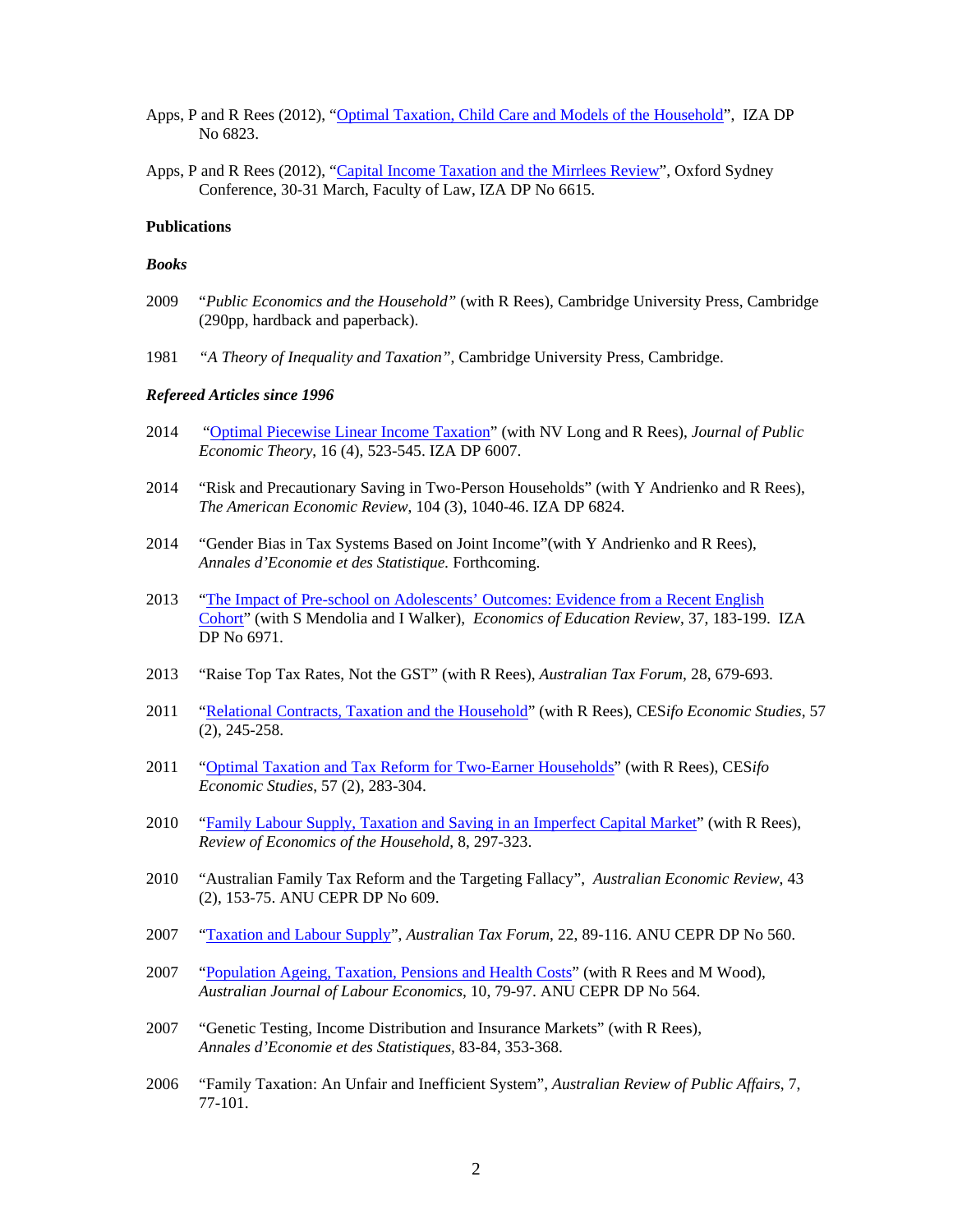- 2005 "Gender, Time Use, and Public Policy Over the Life Cycle" (with R Rees), *Oxford Review of Economic Policy*, 21, 439-461, IZA DP No 1855.
- 2004 "Fertility, Female Labour Supply and Public Policy" (with R Rees), *Scandinavian Journal of Economics*, 106, 745-763.
- 2004 "Taxation and Saving over the Life Cycle" (with R Rees), *Ifo Economic Studies*, 50, 479-502.
- 2004 "The High Taxation of Working Families", *Australian Review of Public Affairs*, 5, 1-24.
- 2002 "Why an Earned Income Tax Credit Program is a Mistake for Australia", *Australian Journal of Labour Economics* 5, 549-568.
- 2002 "Fertility, Dependency and Social Security" (with R Rees), *Australian Journal of Labour Economics*, 5, 569-585.
- 2002 "Why an EITC Program Should be Rejected", Comment on "The Five Economists' Plan: The Original Idea and Further Developments", *Australian Journal of Labour Economics*, 2, 231-237.
- 2001 "Household Production, Full Consumption and the Costs of Children" (with R Rees), *Labour Economics*, 8, 621-648. IZA DP No 157.
- 2001 "Why the Five Economists' Plan for a 'Wage-tax Trade-off' is a Mistake for Australia", *Australian Tax Forum*, 16, 422-438.
- 1999 "On the Taxation of Trade Within and Between Households" (with R Rees), *Journal of Public Economics*, 73, 241-263.
- 1999 "Individual vs. Joint Taxation in Models with Household Production" (with R Rees), *Journal of Political Economy*, 107, 393-403.
- 1999 "Tax-Reform, Ideology and Gender", *Sydney Law Review*, 21, 437-452.
- 1998 "Tax-Benefit Reform", *Australian Tax Forum*, 14, 455-486.
- 1997 "Collective Labor Supply and Household Production" (with R Rees), *Journal of Political Economy*, 105, 178-190.
- 1997 "Effects of a Tax-Mix Change", *Australian Tax Forum*,13, 401-427.
- 1996 "Labour Supply, Household Production and Intra-Family Welfare Distribution" (with R Rees), *Journal of Public Economics*, 60, 199-219. Reprinted in: *Economic Theory and the Welfare State*, N Barr (ed), Edward Elgar, Cheltenham, 2001.

#### *Selected refereed articles prior to 1996*

- 1991 "Tax Reform, Population Ageing and the Changing Labour Supply Behaviour of Married Women", *Journal of Population Economics*, 201-216. Reprinted in: *Fiscal Implications of an Aging Population*, D Bos and C Cnossen (eds), 1992, 137-152, Springer-Verlag.
- 1989 "Labour Supply, Welfare Rankings and the Measurement of Inequality" (with EJ Savage), *Journal of Public Economics*, 39, 335-364.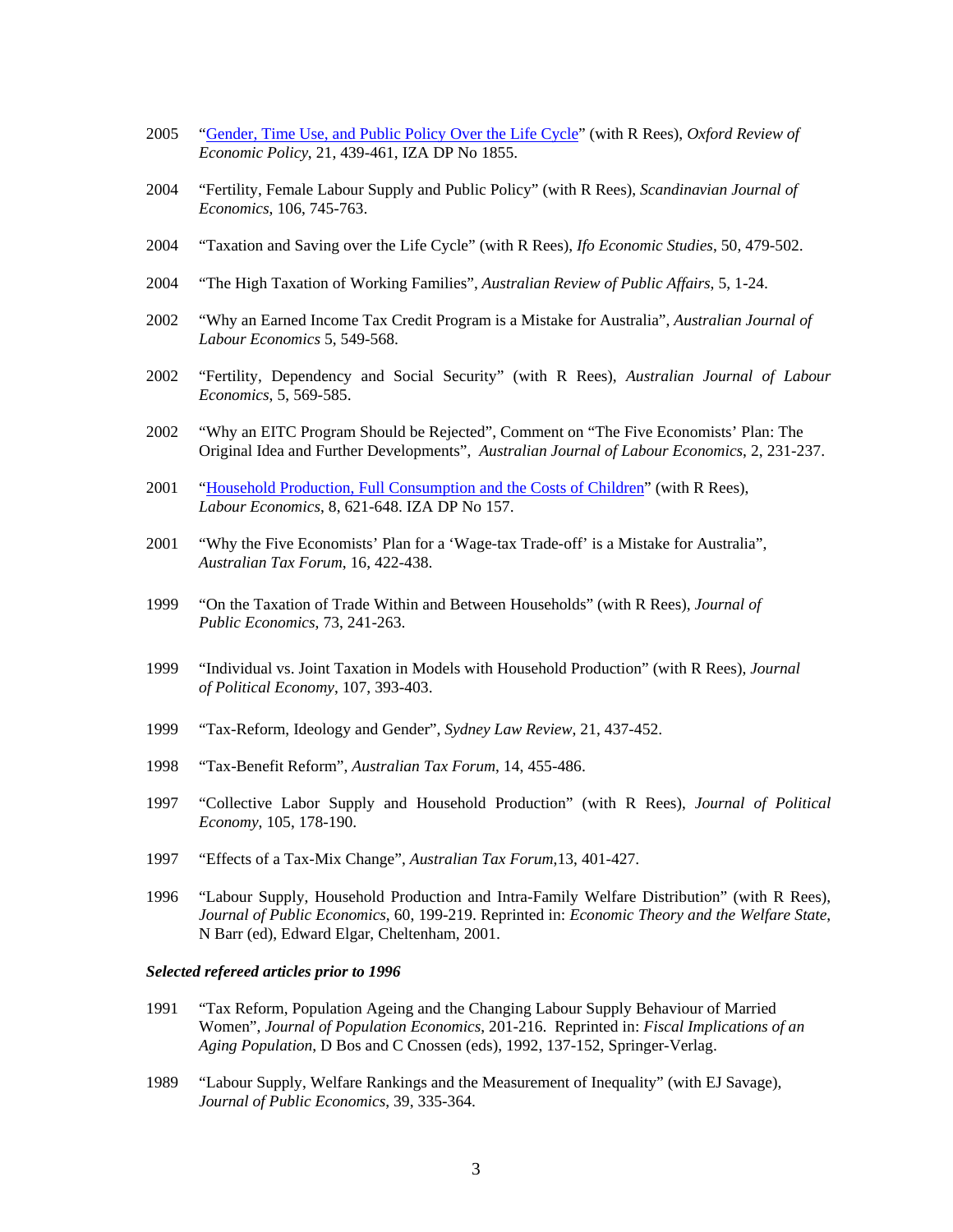- 1988 "Taxation and the Household" (with R Rees), *Journal of Public Economics*, 35, 155-169.
- 1986 "Selective Taxation of Couples" (with GS Jones), *Journal of Economics*, Supp 5, 63-74.
- 1985 "The Relative Deprivation Curve and Its Applications", *Journal of Business and Economic Statistics*, 3(2), 169-171.
- 1982 "Institutional Inequality and Tax Incidence", *Journal of Public Economics*, 18, 217-42.

#### *Book Chapters*

- 2011 "Household Time Use, Inequality and Taxation" (with R Rees), in JA Molina (ed), *Household Economic Behaviors*, Springer: New York , Ch 3, 57-81.
- 2010 "Why the Henry Review Fails on Family Tax Reform", in *Australia's Future Tax System: The Prospects after Henry*, C Evans, R Krever and P Mellor (eds), Thomson Reuter Australia Ltd, Ch 5, 103-127. ANU CEPR DP No 642.
- 2009 "Taxation, Labour Supply, and Saving", in *Tax Reform in the 21st Century*, J Head and R Krever (eds), Wolters Kluwer, Ch 4, 95-123 (with R Rees). ANU CEPR DP No 590.
- 2007 "The New Discrimination and Childcare", in *Kids Count: Better Early Childhood Education and Care in Australia*, E Hill, B Pocock and A Elliot (eds), Sydney University Press, Sydney. ANU CEPR DP No 541.
- 2005 "Time Use and the Costs of Children over the Life Cycle" (with R Rees) in D Hamermesh and G Pan (eds), Ch 8, 203-235. *The Economics of Time Use*, Elsevier.
- 2003 "Taxation" (with GS Jones and EJ Savage), in I McAllister, S Dowick and R Hussan (eds), *Cambridge Handbook of Social Sciences in Australia*, 138-152, Melbourne: Cambridge University Press.
- 2000 "Reforming the Australian Tax-Transfer System", in H-G Petersen and P Gallagher (eds), *Tax and Transfer Reform in Australia and Germany*, 201-218, Australian Centre Series 3, Australia Centre, University of Potsdam.
- 1999 "Household Taxation, Intra-Household Consumption and Optimal Linear Income Taxation" (with R Rees), in S Daniel, P Arrestis and J Grahl (eds), *Regulation Strategies and Economic Policies: Essays in Honour of Bernard Corry and Maurice Peston*, Vol 3, Cheltenham: Edward Elgar.
- 1998 "Income Distribution, Redistribution and Incentives", in *Wealth, Work, Well-Being"*, Occasional Paper Series 1/1998, Cunningham Lecture and Symposium, Academy of the Social Sciences, 79-105.
- 1997 "A Tax Mix Change: Effects on Tax Rates, Labour Supply and Saving Behaviour", in JG Head (ed), *Taxation Towards 2000*, Australian Tax Research Foundation, Ch 5, 103-121.
- 1994 "Taxation of Families: Individual Taxation Versus Income Splitting", in JG Head and Krever (eds), *Tax Units and the Tax Rate Scale*, Australian Tax Research Foundation, Ch 3, 81-105.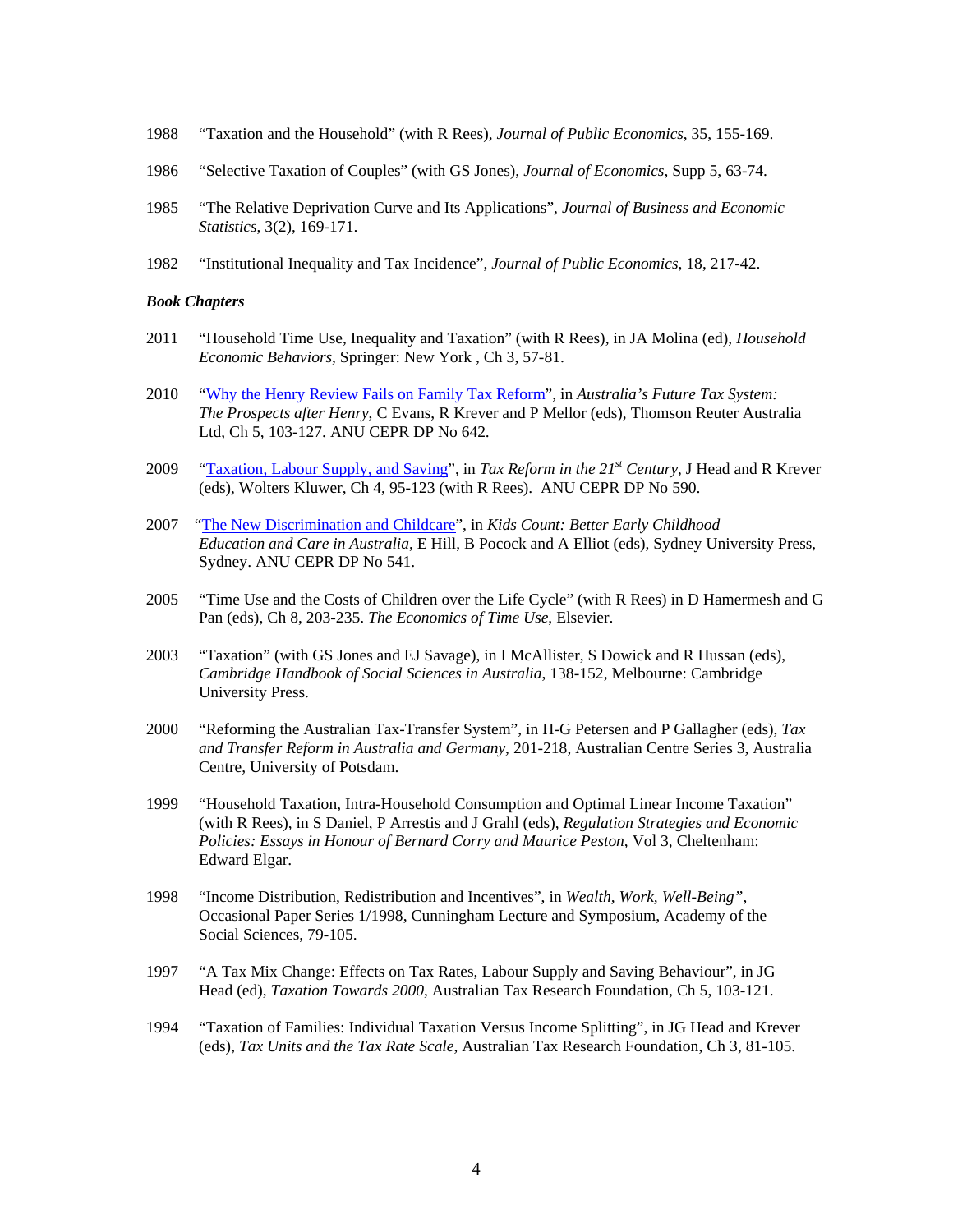1994 Female Labour Supply, Housework and Family Welfare", in *Measurement of Household Welfare*, R Blundell, I Preston and I Walker (eds), Cambridge University Press, Ch 6,140- 163.

## *Opinion Pieces*

- 2004 "Election 2004: Taxing Times for Working Families", *The Drawing Board: An Australian Review of Public Affairs*, July 5, School of Economics and Political Science, University of Sydney. http://www.econ.usyd.edu.au/drawingboard
- 2002 "Family-Friendly Policies Make for Higher Fertility Rates", *On Line Opinion*
- 2002 "Howard's Family Tax Policies and the First Child Tax Refund", *The Drawing Board: An Australian Review of Public Affairs*, School of Economics and Political Science, University of Sydney. Reprinted in G Cooper, R Krever and R Vann (eds), *Personal Income Taxation*, Butterworth's.

## *Submissions to Government Inquiries*

- 2009 "Women and Retirement Incomes", NFAW submission to the Henry Review of Australia's Future Tax System - retirement incomes, 21-34.
- 2009 "Tax Reform, Targeting and the Tax Burden on Women", NFAW submission to the Henry Review of Australia's Future Tax System, 7-51.
- 2005 Inquiry into Balancing Work and Family Submission No 73. See: House of Representatives, Standing Committee on Family and Human Services – 16/05/2006 – Balancing Work and Family. Transcript of proceedings: http://parlInfo.aph.gov.au/parlInfo/

#### *Forum*

2012 "Henry Tax Review", with J Mirrlees, K Henry, J Hewson and J Freebairn, chaired by R Gregory, Crawford School of Public Policy, ANU College of Asia & the Pacific.

#### *Conferences (invited/refereed) since 2000*

- 2014 "Inequality, Heterogeneity and the Household" (with Rees), The Economics of Gender and the Household Conference, 12 June, Centre d'Economie de la Sorbonne, Paris.
- 2014 "Tax Reform, Demographic Change and Rising Inequality", Asia and the Pacific Policy Society Conference, G20's Policy Challenges for ASIA and the Pacific, 11-12 March, Crawford School of Public Policy, ANU College of Asia & the Pacific, Canberra.
- 2013 'Optimal Taxation of Capital Income" (with R Rees), Munich-Sydney Conference, 2-3 September, Max-Planck-Institut für Steuerrecht und Öffentliche Finanzen, Munich.
- 2013 "Optimal Taxation, Child Care, and Models of the Household" (with R Rees), RES Annual Conference, 3-5 April, University of London. London.
- 2012 "Capital Income Taxation and the Mirrlees Review" (with R Rees), Oxford Sydney Conference, 30-31 March, Faculty of Law. IZA DP No 6615.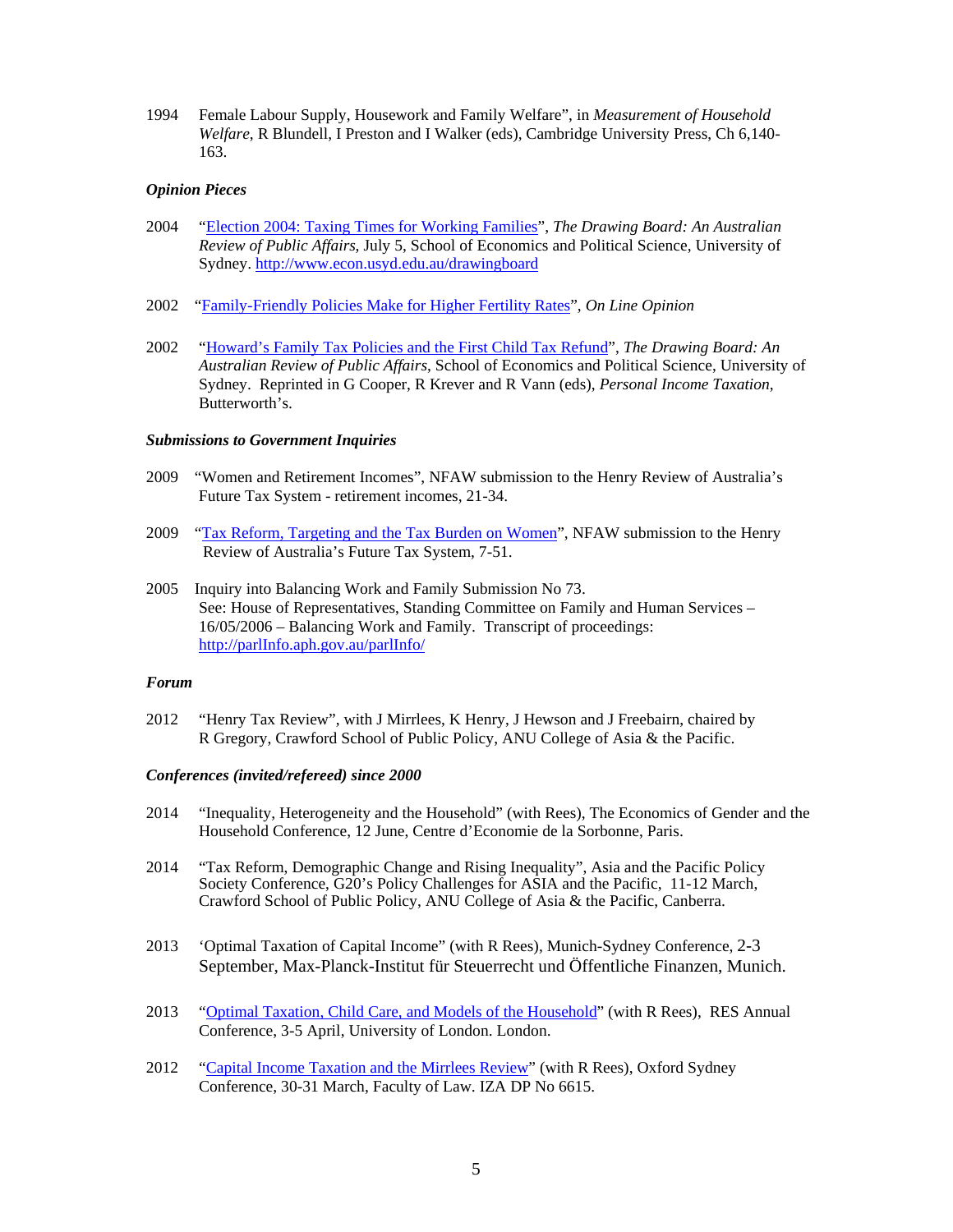- 2012 "Why Taxation Based on Household Income is Gender Biased" (with Y Andrienko and R Rees) Workshop on the Economics of Gender, Paris 1 INED ANR ADRES, 18-19 June, Nice.
- 2012 "Optimal Taxation, Child Care, and Models of the Household" (with R Rees), 2012 ESPE Conference, 20-13 June, Berne, Switzerland.
- 2012 "Labor Supply Heterogeneity and the Demand for Child Care of Mothers with Young Children" (with J Kabetek, R Rees and A van Soest), Workshop on Child Care, Work and Family, January 2012, NATSEM, Canberra.
- 2010 "Family Labour Supply, Child Care and Taxation" (with R Rees), Workshop on "Taxation and the Family", 8-9 July, Max Planck Institute for Intellectual Property, Competition and Tax Law, Munich. Also presented at the Workshop on Resource Allocation and Welfare within the Family, ANU College of Business and Economics, 6-7 August, ANU, Canberra.
- 2010 "A New Household Perspective on Family Income Taxation" (with R Rees), Workshop on "Taxation and the Family", 8-9 July, Max Planck Institute for Intellectual Property, Competition and Tax Law, Munich.
- 2010 "Why the Henry Review's Family Tax Reform Recommendations are Unsustainable", Women and Tax Seminar organised by NFAW, 30 July, University of Sydney.
- 2010 "Taxation, Saving and Family Tax Benefits over the Life Cycle", Invited speaker, Conference on Australia's Future Tax system: A Post-Henry Review, organised by the Institute of Chartered Accountants, ATAX, UNSW and Monash University, Business and Economics, 21-23 June, Sydney.
- 2009 "Family Time Use and Tax Policy over the Life Cycle", Keynote speaker, Conference on Changing Labour Relations, Utrecht University School of Economics, 9-10 November, Utrecht.
- 2009 "Tax Reform and the Economics of the Household", Invited speaker, Treasury Tax Review Seminars organised by the Australia's Future Tax System Secretariat, 23 July, Treasury, Canberra.
- 2009 "Life Cycle Time Allocation and Saving in an Imperfect Capital Market" (with R Rees), Netspar (Netherlands Studies on Pensions, Aging and Retirement) Workshop on Pensions, 28-30 January, Amsterdam.
- 2008 "Life Cycle Time Use and the Household", 30<sup>th</sup> IATUR (International Association for Time Use Research) Conference, 1 -3 December, Sydney.
- 2008 "Taxation of Couples", *XXII Annual Conference of the European Society for Population Economics*, June 19-21, University College, London.
- 2008 "Household Taxation, Childcare and Female Labour Supply Heterogeneity", invited paper, *Workshop on the labour market behaviour of couples: how do they work?* Organised by GREDEG, Université de Nice Sophia Antipolis, 13-14 June, Nice.
- 2008 "Taxation, Labour Supply and Saving", *Conference in Honour of Richard Musgrave*, organised by Monash University, 2-4 June, Sydney.
- 2007 "Labour Supply and Tax Policy: some OECD Comparisons", Invited Speaker, *New Zealand Association of Economist's Annual Conference*, 27-29 June, Christchurch, NZ.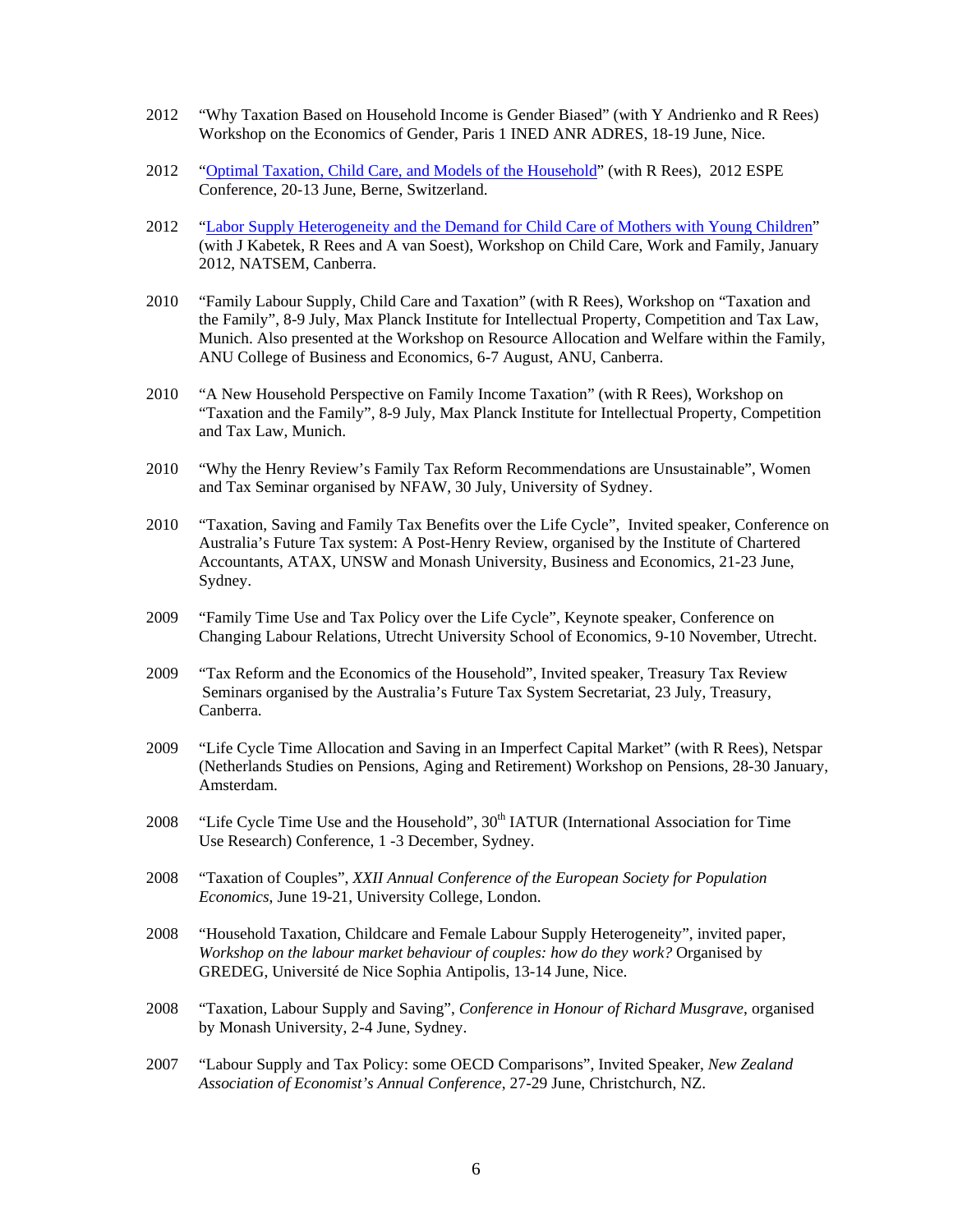- 2007 "Lifecycle Labour Supply, Heterogeneity and Public Policy", *XXI Annual Conference of the European Society for Population Economics*, June 14-16, Chicago, Illinois, USA.
- 2006 "Female Labour Supply, Taxation and the New Discrimination, *Presidential Address*, *XX Annual Conference of the European Society for Population Economics*, Verona, June 22-24.
- 2006 "Superannuation, Labour Supply and Gender Equity", *ASSA and WISER Workshop on Communicating the Gendered Impact of Economic Policies: the Case of Women's Retirement Incomes*, University of New South Wales, December 12-13.
- 2006 The New Discrimination and Childcare, *ASSA Workshop Childcare: a Better Policy Framework for Australia*, University of Sydney, Sydney, July 13-14.
- 2004 "Taxation, Household Time Use and Heterogeneity", *Nineteenth Annual Conference of the European Society for Population Economics*, June 16-18, Paris.
- 2004 "The High Taxation of Working Families", CFMEU and ACOSS Conference: *For Fairness and Services: Restoring the Integrity of the Taxation System*, Sydney, June 23.
- 2004 "The Household, Time Use and Tax Policy" (with R Rees), *Eighteenth Annual Conference of the European Society for Population Economics*, Bergen, June 10-12.
- 2003 "The Economics of a Two Tier Health System: A Fairer Medicare?" (with R Rees and EJ Savage), *2003 Conference of the Australian Health Economics Society*, Canberra, Oct 2-3.
- 2003 "Life Cycle Health Costs and Living Standards"(with R Rees), *2003 Conference of Economists*, Canberra, Sept 29-Oct 1.
- 2003 "The Taxation of Couples" (with R Rees), CESifo 2003 Venice Summer Institute Conference: *Taxation and the Family*, Venice, July 24-26.
- 2003 "Effects of Family Tax Reform on Life Cycle Saving" (with R Rees), CESifo 2003 Venice Summer Institute: *Taxation and the Family*, Venice, July 24-26.
- 2003 "Time Allocation and Saving in an Imperfect Capital Market" (with R Rees), NBER Summer Institute: *Aggregate Implications of Microeconomic Consumption Behavior*, Boston, July 21-25.
- 2003 "Household Consumption, Domestic Production and Saving over the Life Cycle" (with R Rees), *Seventeenth Annual Meeting of the European Society for Population Economics,* New York.
- 2003 "Time Use and Child Costs over the Life Cycle" (with R Rees), *International Time Use Network Conference*, St Gerlach, The Netherlands, May 19-20.
- 2002 "Gender, Time Use and Labor Allocation", Keynote paper at the World Bank Workshop: *Gender and Development*, World Bank, Washington, May 7.
- 2002 "Why An Earned Income Tax Credit Program is a Mistake for Australia", FH Gruen Public Lecture, ANU, May 2.
- 2000 "Fertility, Saving and Pension Reform: Fallacies Underpinning Current Policy Directions", *Ninth Annual Colloquium of Superannuation Research*, UNSW, July 9-10.